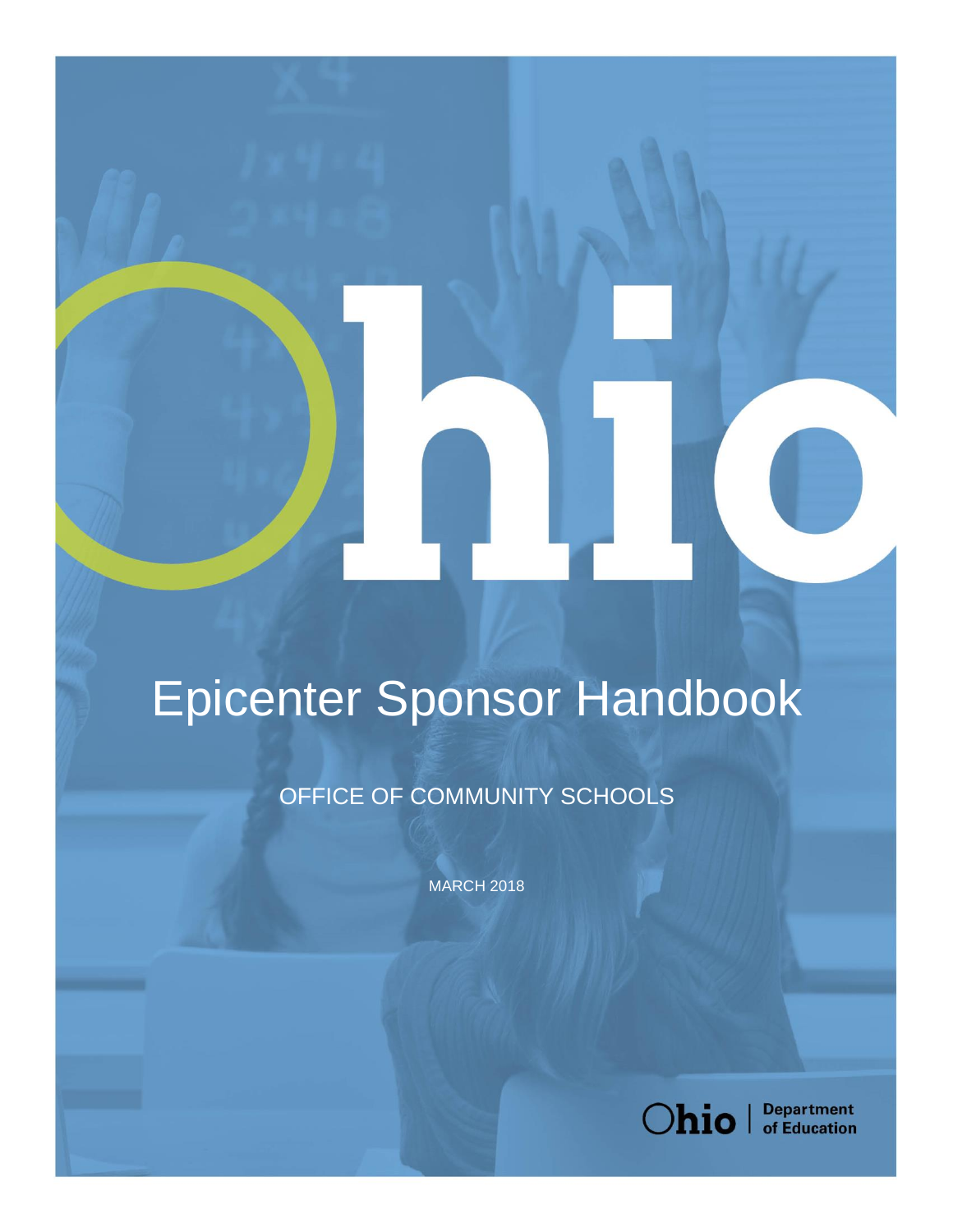## **Table of Contents**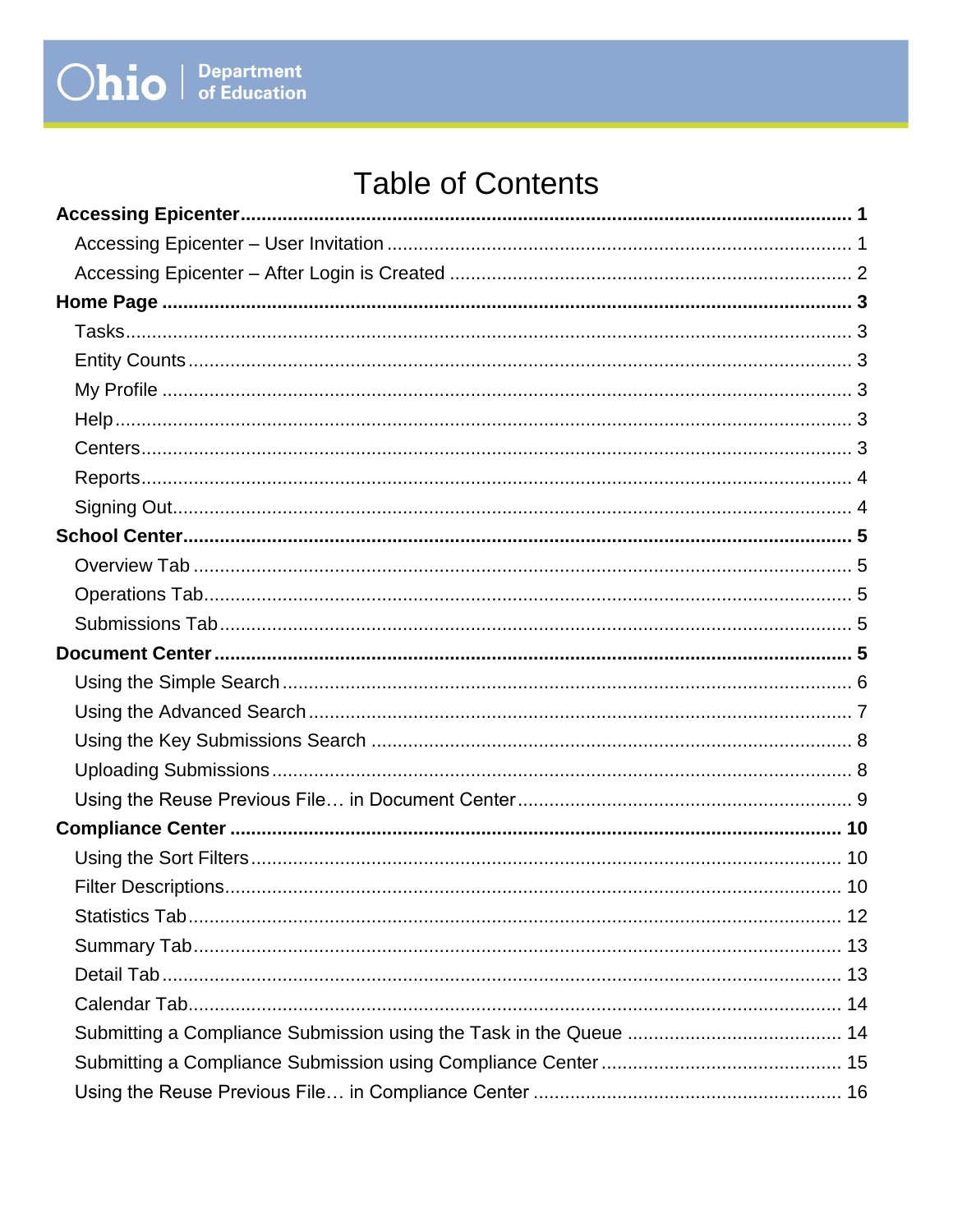### Accessing Epicenter

#### <span id="page-2-1"></span><span id="page-2-0"></span>Accessing Epicenter – User Invitation

To access Epicenter, you must be invited by the Epicenter administrator who works in the Ohio Department of Education's Office of Community Schools. To have a person added as an Epicenter User, the current Sponsor user must complete the Epicenter Security Request Form and submit it under the Epicenter Security Request Form submission type in Document Center. The form is in Epicenter as a resource file in the Epicenter Security Request Form submission type. The new user will receive an email invitation from [noreply@epicenternow.org](mailto:noreply@epicenternow.org) once the user's account has been set up in Epicenter.

#### **To set up an account:**

- 1. Select the link contained within the email.
- 2. Set up a user name and password.
- 3. The **My Profile** page will open.
- 4. Click the **Update** button at the bottom of the page to load the **Contact Set up** page.
	- a. Enter the profile information (Name, Address, Phone, etc.).
		- i. Select a preferred phone number.
	- b. (Optional) Add a picture by clicking the **Change** button in the top right.
		- i. Select the picture from your computer.
		- ii. The picture can be a GIF, JPG or PNG but must be less than 100KB.
	- c. In the **Task Notification Settings** section, select the preferences for receiving task emails. Note: Make sure emails from @epicenternow.org are not blocked by firewalls or email spam filters.
	- d. Click **Save** and it will go back to the profile page.
- 5. Select either the Department logo at the top of the page or the **Home >** breadcrumb (see picture below) to access the Epicenter homepage.

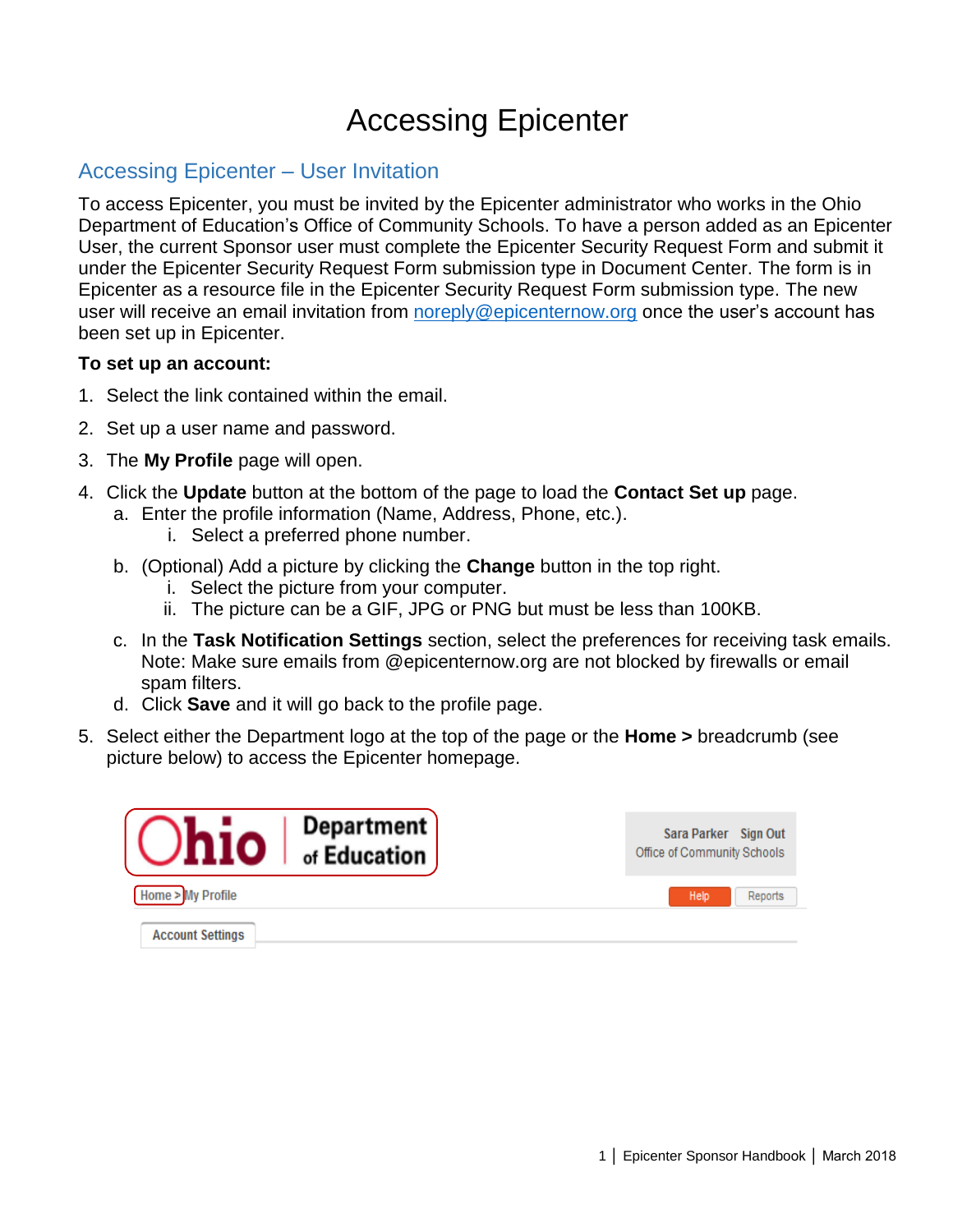#### <span id="page-3-0"></span>Accessing Epicenter – After Login is Created

#### **To access Epicenter after you have created your login and signed out:**

- 1. Open your internet browser and navigate to [https://my.epicenternow.org.](https://my.epicenternow.org/)
	- a. Do not include "www" at the beginning of the address.
	- b. We recommend creating a shortcut on your computer desktop or save the URL as a favorite/bookmark within your internet browser.
- 2. Enter the username and password to log in.

#### **Forgotten password:**

- 1. Select the I forgot my password link on the Epicenter login page.
- 2. Enter your username or login email address.
- 3. Click **Submit.**
- 4. You will receive an email from [noreply@epicenternow.org](mailto:noreply@epicenternow.org) with the subject line **Epicenter Password Reset**.
- 5. Follow the instructions in the email to reset your password.
- <span id="page-3-1"></span>6. If you have trouble resetting your password, please contact the Epicenter administrator, Sara Parker, at [sara.parker@education.ohio.gov](mailto:sara.parker@education.ohio.gov) or (614) 387-6037.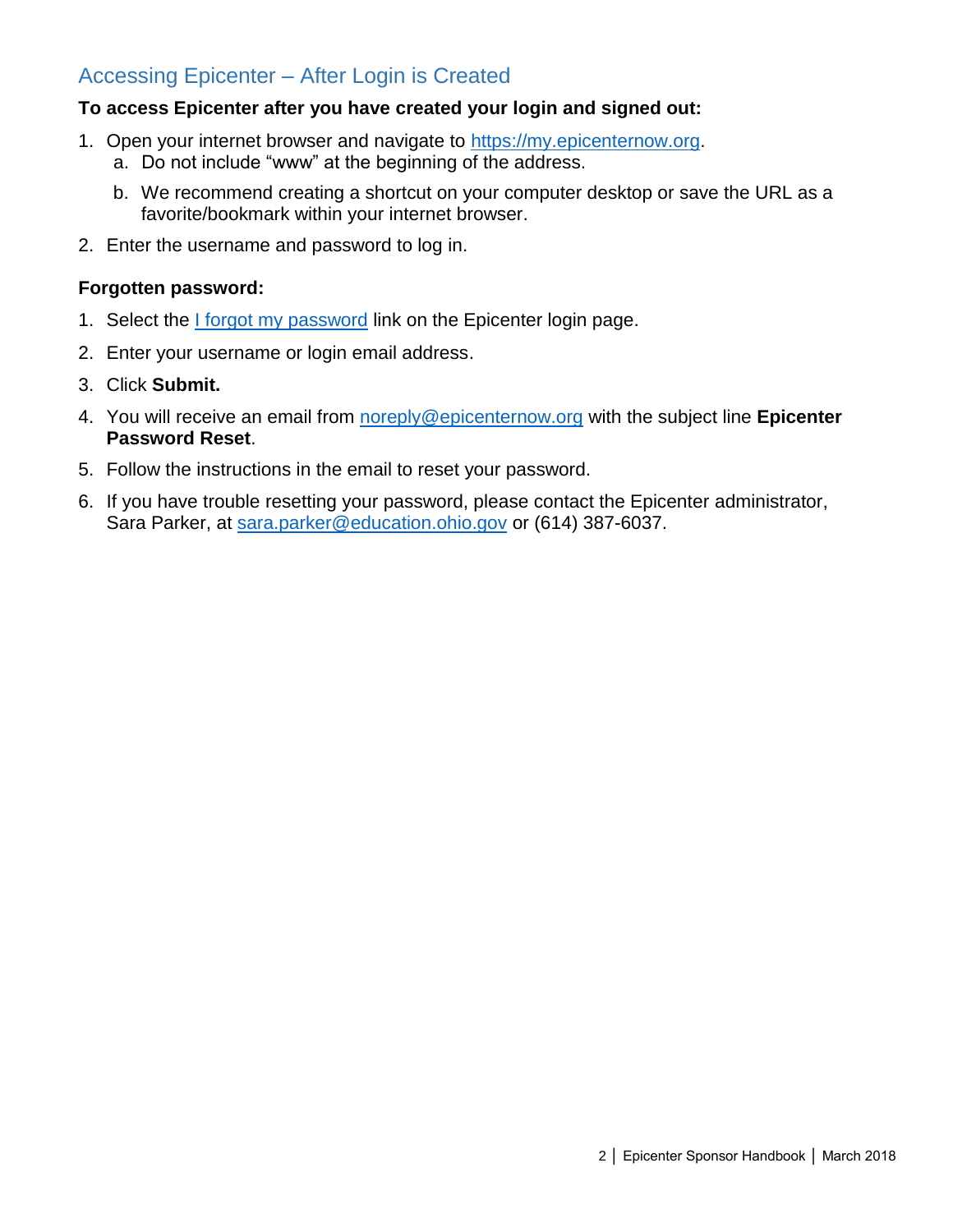## Home Page

#### <span id="page-4-0"></span>Tasks

The **Tasks** area will show information regarding the number of tasks in your queue. You can open your tasks queue by selecting any of the counts listed. Use the drop-down menus to filter the tasks by **Classifications** or use the **Other Options** menu to display tasks that have been completed within the past two weeks. Epicenter also sends out a New Tasks email anytime you have a new task added to your queue. In addition, if you have a compliance requirement task that has a due date or any pending approval tasks, you will receive a weekly reminder email on Mondays, starting 14 days before the requirement is due.

#### <span id="page-4-1"></span>Entity Counts

Below your **Tasks** area, if you have access to more than one school, you will see counts listed for the number of schools and/or annexes. You can select these areas to bring you to the corresponding center. These counts are based on the number of schools/annexes and their classifications.

#### <span id="page-4-2"></span>My Profile

From the **My Profile** button found on the home page, you can update/change your contact information, photo, email address, password, login email address and set up two-step verification.

If you are changing your login email address or password, you will be required to enter your current password.

To change your contact information or photo, select the **Update** button located at the bottom of the **Contact Information** section. You may add any information in this part that you like.

You also can select the frequency of your **Task Notifications** under the **Task Notification Settings** at the bottom of your profile.

- 1. To Disable email notifications, select **Disable** from the drop-down selection under **Task Notification Settings**. It automatically defaults to Enabled.
- 2. To select the frequency, select **Disable**, **Nightly** or **Immediate** under the **Task Notification Settings** drop-down selection.

#### <span id="page-4-3"></span>**Help**

The **Help** button provides access to articles, handbooks and training videos. If you are not able to find the answer to your support or technical question by using the **Help** button, please contact the Epicenter administrator, Sara Parker, at [sara.parker@education.ohio.gov](mailto:sara.parker@education.ohio.gov) or (614) 387-6037.

#### <span id="page-4-4"></span>**Centers**

As a sponsor, you will have access to the Document Center, School Center and Compliance Center. These "centers" can be accessed from the Epicenter home page.

- **THE SCHOOL CENTER**
- EDOCUMENT CENTER
- $\bullet$   $\overline{=}$  COMPLIANCE CENTER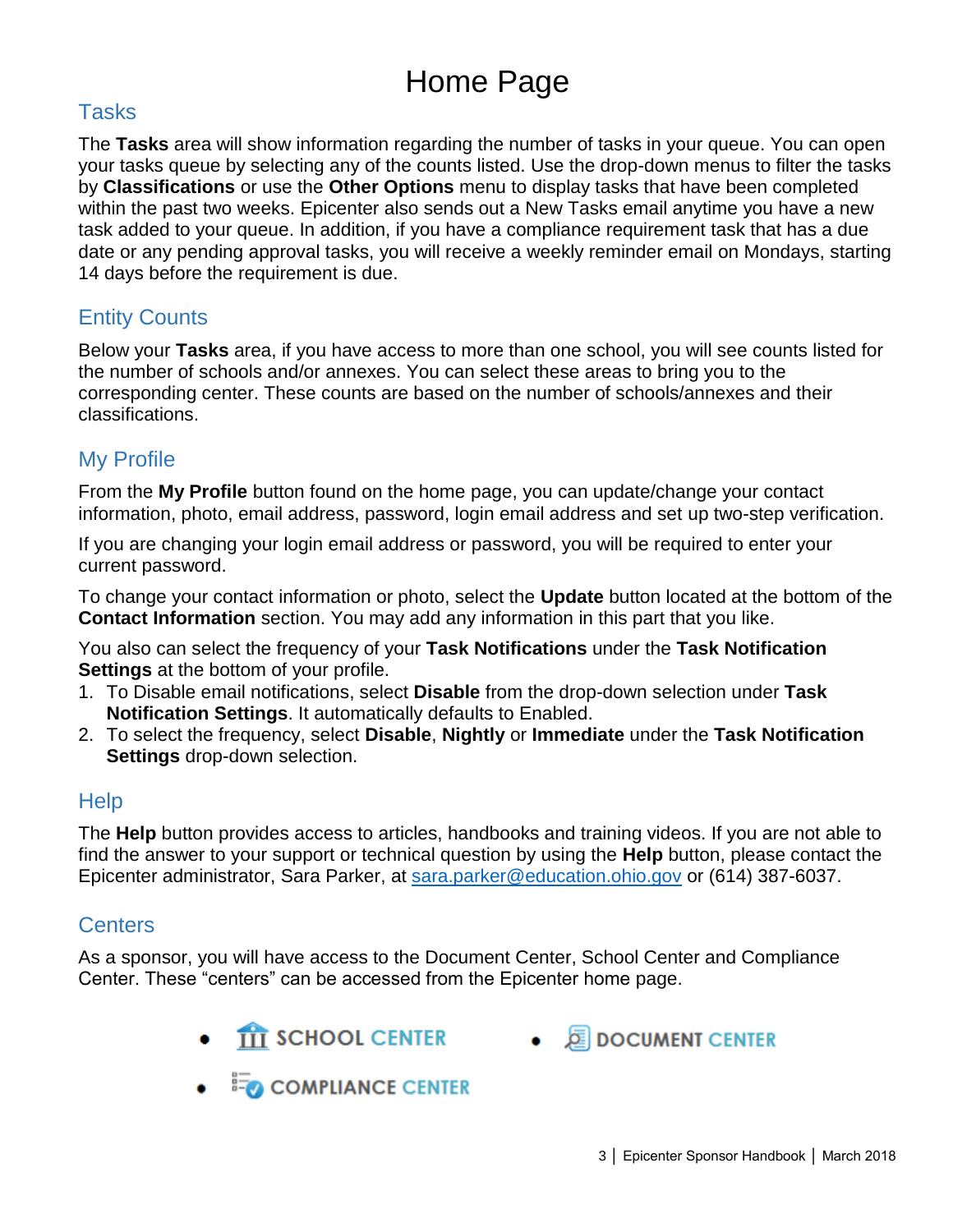#### <span id="page-5-0"></span>**Reports**

The **Reports** button is available on most pages within Epicenter. This will open a new tab and load the **Reports** page. Once selected, you will see a menu. Reports will show information from:

- Compliance Requirements;
- Schools and Management Organizations;
- Submissions.

For each report, a brief description is listed based on what the report displays. To view a report:

- 1. Expand a section by clicking on its row (example: **+Compliance Requirements**);
- 2. Select the *open* link next to the report.

Within most reports, you can customize what information is displayed. You also can search within

the report or export all the reports by clicking the  $\mathbb{R}^+$  button and selecting the format. Internet Explorer users have added **Print** and **Find** features. If you are not using Internet Explorer and would like to Print the report, complete the following steps:

- 1. Export the report;
- 2. Open the exported file;
- 3. Print the file from the application in which it opens.

When you are finished, return to your previous tab, which should still be where you were when you clicked **Reports**.

#### <span id="page-5-1"></span>Signing Out

To sign out of Epicenter, select the **Sign Out** link located in the upper right-hand corner of the page.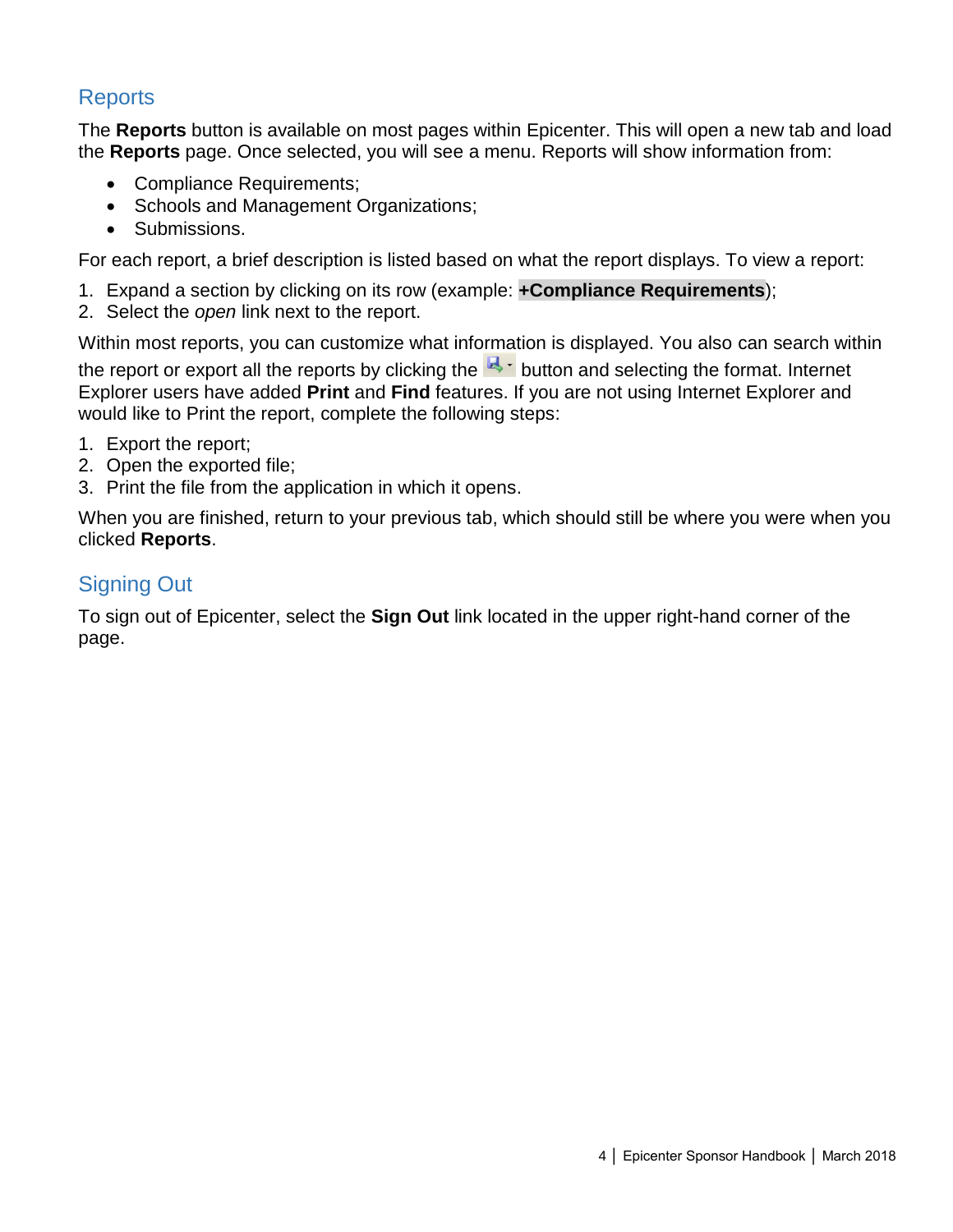### School Center

<span id="page-6-0"></span>**School Center** allows users to view all information pertaining to their schools. The following information should be used when viewing information within **School Center**. If any information is incorrect or missing, please contact the Epicenter administrator, Sara Parker, at [sara.parker@education.ohio.gov](mailto:sara.parker@education.ohio.gov) or (614) 387-6037.

On the home page, select **School Center**, this will take you to the **School List**.

1. Click on the school/annex that you would like to view.

#### <span id="page-6-1"></span>Overview Tab

On the **Overview** tab, you can view the following information relating to the school/annex that you choose.

- 1. Classifications;
- 2. Physical Address;
- 3. County;
- 4. Phone Number;
- 5. Fax Number (if applicable);
- 6. Grades Served;
- 7. IRN;
- 8. Location Map.

To view any changes that have been made to the **Overview** tab for the school/annex: 1. Click on the **Change History** link.

a. This will take you to the **Change History** page. You will be able to see:

- i. The old information;
- ii. The new information;
- iii. Who made the change;
- iv. The date and time the change was made.

#### <span id="page-6-2"></span>Operations Tab

On the **Operations** tab, you can view the following information relating to the school/annex that you choose.

- 1. Mailing Address;
- 2. IRN;
- 3. Year Opened;
- 4. Contract Effective Date;
- 5. Contract Expiration Date;
- 6. Sponsor;
- 7. Sponsor IRN;
- 8. Resident District;
- 9. Management Company (if applicable);
- <span id="page-6-4"></span>10.Management Company IRN (if applicable).

#### <span id="page-6-3"></span>Submissions Tab

The **Submissions** tab allows you to search for submissions from this school.

- 1. Select the submission type you are searching for in the "Submission Type" field.
	- a. This field autocompletes. Type at least one full word in the submission type and options will begin to appear. Refine this list by typing more words.
		- b. Click the desired submission type.
- 2. (Optional) Select the "Current and Complete Submissions Only" check box. This will refine your search to only submissions that are the most recently submitted and complete (status is not "Pending Review" or "Pending Approval").
- 3. When your settings are correct, click **Search**.

For a more refined search, click the **Advanced Search** link.

In the **Key Submissions** section below the search option, you will find the most recently uploaded submissions that are flagged as "key" and are not awaiting review and/or approval. Click on the row of a submission to open its **Submission Details** page.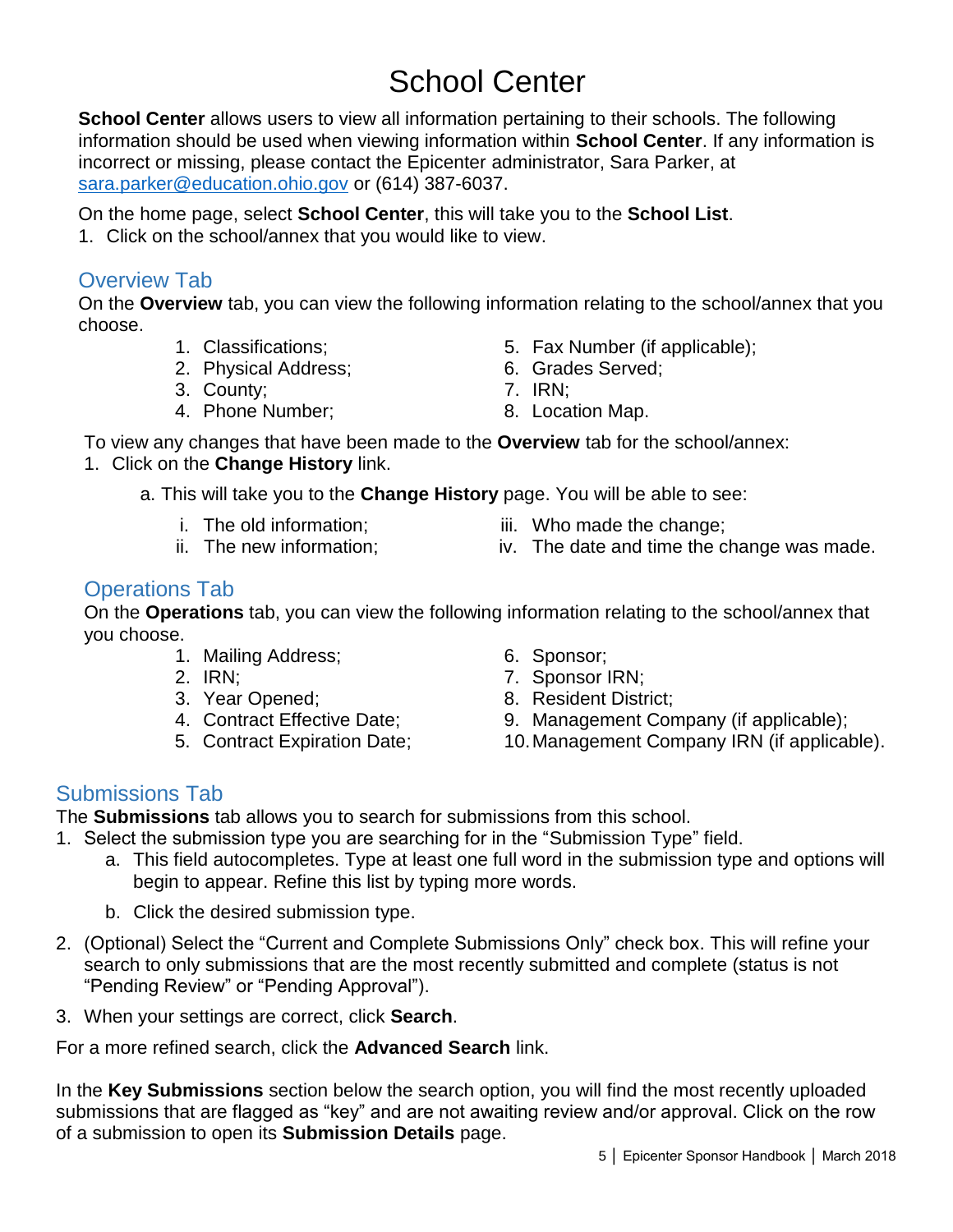### Document Center

**Document Center** allows users to search for all submissions that are located in Epicenter. Users also can upload submissions (non-compliance) to Epicenter via the **Document Center**.

#### <span id="page-7-0"></span>Using the Simple Search

Use the following steps to run a quick, simple search for any document.

#### On the home page, select **Document Center.**

- 3. (Optional) Limit the search to only one school by typing a school in the "Entity" field. a. This field autocompletes. As you type, schools will be displayed.
	- b. Refine this list by typing further.
	- c. Click on your chosen school.
- 2. Select the submission type that you wish to search in the "Submission Type" field.
	- a. This field autocompletes. Type at least one full word in your desired submission type and options will begin to appear.
	- b. Refine this list by typing more words.
	- c. Click on your desired submission type.
- 3. (Optional) Select the "Current and Complete Submissions Only" check box. This will refine your search to only submissions that are the most recently submitted and complete (status is not "Pending Review" or "Pending Approval").
- 4. When your settings are correct, click **Search**.
- 5. This loads the **Search Results** page.
	- a. To download a file, click on **the file's link**.
	- b. To view the details of a submission, click on its row.
	- c. To download several files at once:
		- i. Select the check box to the left of the school name of each submission for the files you wish to download.
			- 1. To select all submissions, select the check box in the gray header next to **Entity** at the top of the page.
		- ii. Click the **Download Selected Files** button located at the bottom of the page.
		- iii. This will download a ZIP folder that contains all the selected files.
			- 1. Each file will have its school name appended to the end of the file name.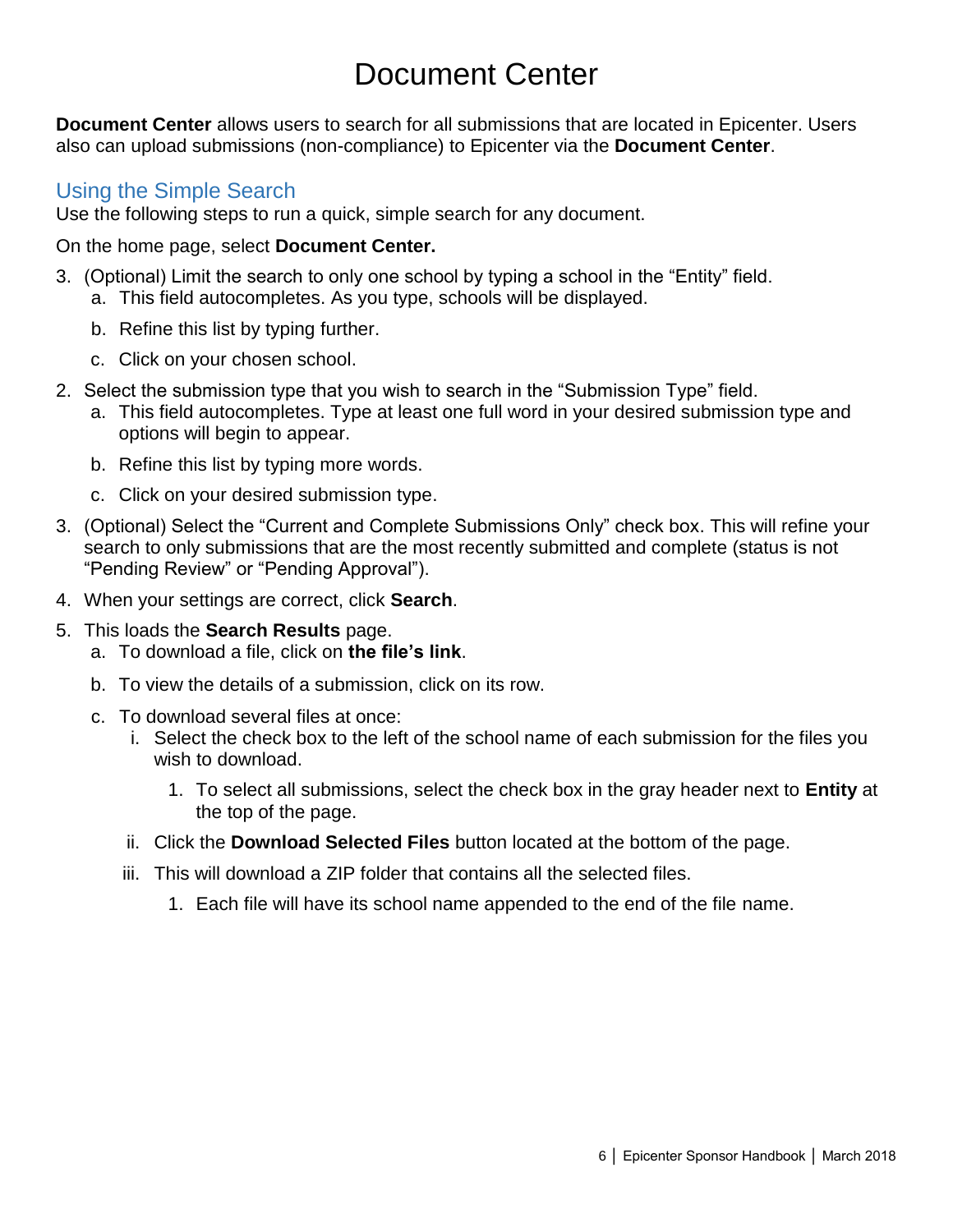#### <span id="page-8-0"></span>Using the Advanced Search

For more search options, use the Advanced Search in the following steps:

On the home page, select **Document Center,** click **Advanced Search.**

- 1. In the **Advanced Search** wizard, select the school or schools you want to include in the search.
	- a. (Optional) You can select the **"Display Deactivated Entities"** check box (located at the bottom of the page) to include deactivated schools in your search.
	- b. To select all schools, select the **School** group.
	- c. To select individual schools, expand the **School** group by clicking on the plus sign next to the school group.
	- d. The **Entities** step is the only required step in the Advanced Search.
- 2. If you want to further refine your search, move to the next step in the search by clicking **Next**. Otherwise, click **Search Now** to complete the search. The additional search options are:

#### a. **Content:**

- i. Name (Submission type name or filename);
- ii. Original Name (originally uploaded filename);
- iii. Contains the words:

#### b. **Submission Types:**

- i. Limit the search to only a certain submission type or several submission types;
- ii. (Optional): Include deactivated submission types by clicking on the **"Display Deactivated Submission Types"** check box.

#### c. **Timeframe:**

- i. Search for dates on any submission tags within the selected submission types;
- ii. To include files with no date tags, click the **"Select files and data submissions which do not have date specifications"** check box.

#### d. **Submitted Date and Status:**

- i. Limit the search to a certain time frame during which the submission was uploaded.
- ii. Also search for different Submission Statuses:
	- 1. Current and Complete Submission Only check box. This will refine your search to only submissions that are the most recently submitted and complete (status is not "Pending Review" or "Pending Approval");
	- 2. Review Pending;
	- 3. Approval Pending;
	- 4. Approved;
	- 5. "Returned." Note: Submissions with this status are not returned unless this check box is selected.

#### e. **Sort Order:**

- ii. Sort your search results by any of the following categories:
	- 1. Entity Name; 3. Submission Type Name; 5. Submitted Time;
	- 2. Entity Type; 4. Status; 6. Timeframe Date.
	- iii. Define how many results per page you would like to see.
		- 1. 20; 2. 50; 3. 100.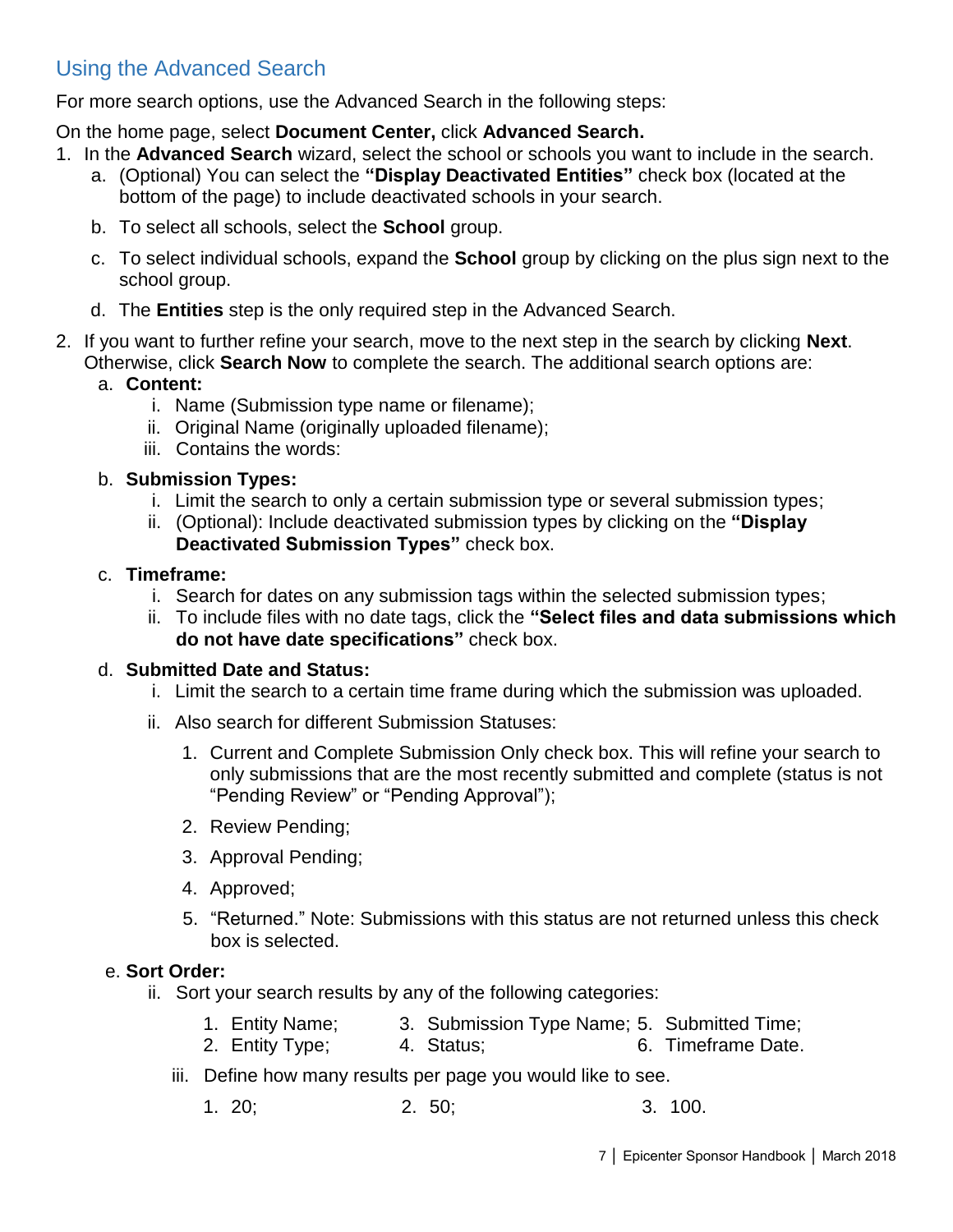- 3. After clicking **Search Now**, you will be taken to the **Search Results** page.
	- a. To download a file, click on the file's link.
	- b. To view the details of a submission, click on its row.
	- c. To refine your search, click **Modify Search.**
	- d. To reset your criteria and begin a new search, click **New Search.**
	- e. To download several files at once:
		- 1. Select the check box to the left of the school name of each submission for the files you wish to download.
		- 2. To select all submissions, select the check box in the gray header next to **Entity** at the top of the page.
		- 3. Click the **Download Selected Files** button located at the bottom of the page.
			- a. This will download a ZIP folder that contains all the selected files.
			- b. Each file will have its school name appended to the end of the file name.

#### <span id="page-9-0"></span>Using the Key Submissions Search

You can view the most recent submitted key submissions that are not awaiting review and/or approval by selecting Key Submission... link. This search returns results from all schools.

#### <span id="page-9-1"></span>Uploading Submissions

The **Upload Submission** button located in **Document Center** can be used to upload any noncompliance submission to Epicenter. Complete the following steps to upload a submission.

On the home page, select **Document Center**, click **Upload Submission**.

- 1. On the **Submission Upload** page, in the "Entity Type" drop-down menu, select the school whose document you will be uploading.
- 2. In the "Submission Type" drop-down menu, select the type of submission that you will be uploading.
- 3. Click **Select Entity** to define the school whose document you will be uploading.
- 4. Select the name of the non-compliance submission type you wish to upload.
- 5. Fill in all the appropriate submission details.
	- a. Submission Tags;
	- b. Narrative;
	- c. File Upload or Certification of Completion checkbox;
	- d. Message to Reviewer/Approver, etc.
- 6. Click **Submit.**

You should receive an **Upload Submission** pop-up window to confirm your submission.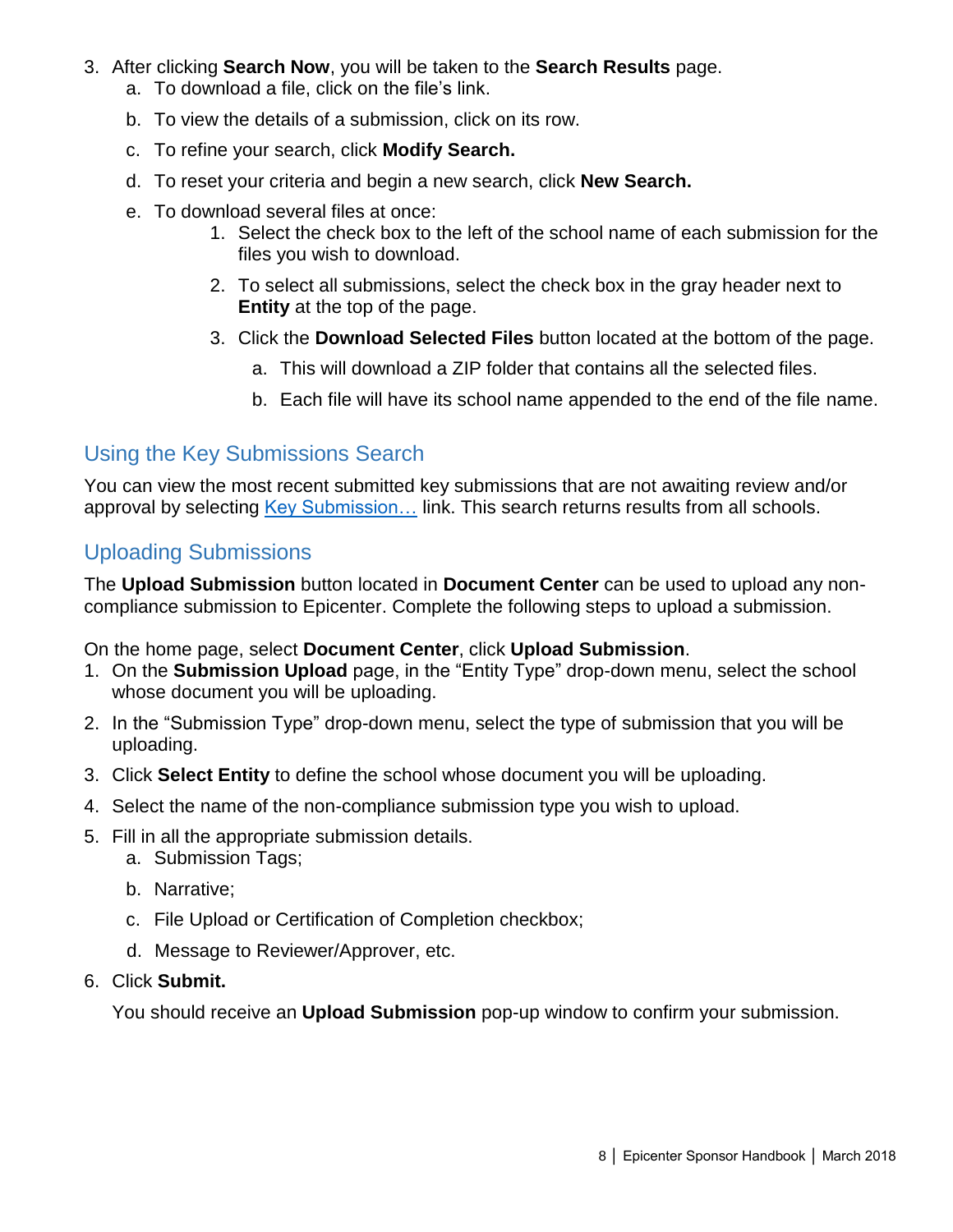| School:              | Hope Academy                               |  |
|----------------------|--------------------------------------------|--|
| Submission Type:     | Budget - Revised                           |  |
| Board Approved Date: | 2017-07-06                                 |  |
| School Year:         | 2016-2017                                  |  |
| File(s):             | 2016-2017 Budget - Revised 2017-07-06.docx |  |
|                      |                                            |  |
|                      |                                            |  |
|                      |                                            |  |
|                      |                                            |  |
|                      |                                            |  |

#### <span id="page-10-0"></span>Using the Reuse Previous File…in Document Center

If you want to use a previously uploaded file for a non-compliance item, please follow these instructions.

From the Epicenter home page, click **Document Center**

- 1. Click on **Upload Submission** at the bottom of the page.
- 2. Select School for **Entity** type.
- 3. Select the submission type you want to upload a previous file for.
- 4. Select the sponsor/school that you are uploading the document for.
- 5. The **Submission Upload** page will come up.
- 6. Click **Previously Uploaded File…** (the Previously Uploaded Files box will pop up).
- 7. You can click on the file(s) to view it before you submit to make sure it is correct.
- 8. Click the check box next to the file, then click **OK.**
- 9. Write any notes to the Reviewer (if needed).
- 10.Click **Submit.**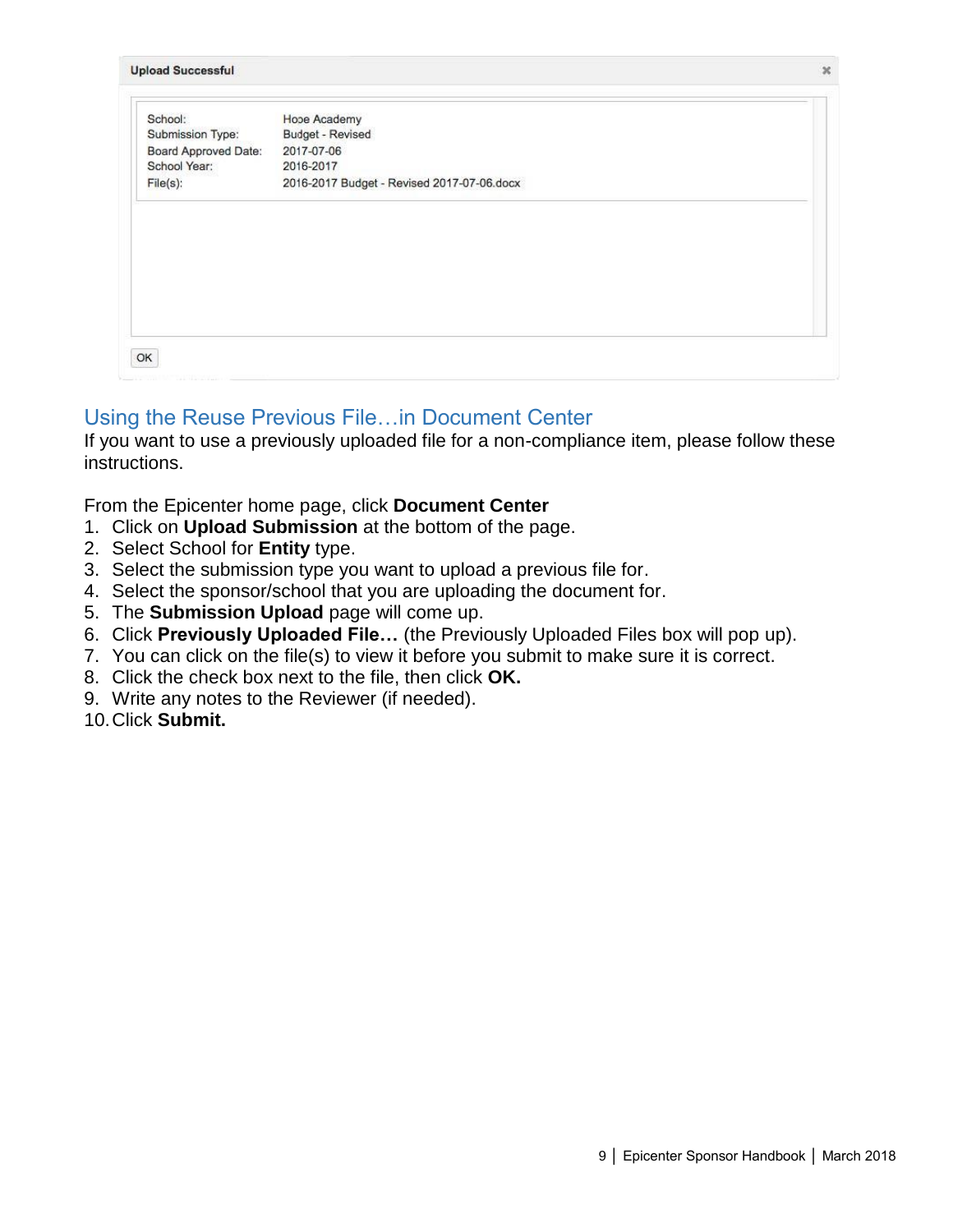### Compliance Center

<span id="page-11-0"></span>**Compliance Center** is used to track and access compliance requirements. When first coming into Compliance Center, you are brought to the interactive dashboard and the **Statistics** tab. The remaining tabs, which include **Summary**, **Detail**, **Calendar and Status**, allow you to access the compliance requirements.

#### <span id="page-11-1"></span>Using the Sort Filters

Each tab in Compliance Center has a set of filters. They are used to narrow the results that are displayed on that tab. Below is information regarding the use of the search filters in general.

- 1. The **Numbers** on certain filters display a count of how many items are selected in that filter.
- 2. For each search filter, you will need to select **Apply** to apply you filters settings or **Cancel** to return to the previous or default selection.
- 3. Once a filter is changed from the default, its white background will turn gray. It will remain gray until it is changed back to the default selection for that tab.
- 4. To reset all search filter drop down selections back to their default settings, select the search funnel icon (as pictured below).
- 5. Changes made to the search filters on the **Statistics** tab will not carry over to the other tabs and vice versa. Any changes made to the search filters within the **Summary**, **Detail**, **Calendar** and **Status** tabs, however, will carry over between those tabs.



#### <span id="page-11-2"></span>Filter Descriptions

#### 1. **Classifications**

Allows you to limit what is displayed in your list according to the classification of the entities assigned to the requirements. By default, all **Classifications** will be selected.

- a. Once you apply any changes, the **Entities** filter will update to only selecting those entities for the Classifications selected.
- b. In addition, the **Submission Types** filter will update to only selecting those submission types for the entity type(s) selected.

#### 2. **Entities**

Allows you to filter by entity(s) or school(s). By default, all entities will be selected. Within the Entities filter, you can:

- a. **Select all entities** by selecting the topmost check box or clicking the All link on the bottom right.
- b. **Deselect all entities** by deselecting the topmost check box or clicking the None link on the bottom right.
- c. **Select individual entities** by deselecting all entities, then expanding (+) the **School** parent group. Then, select the entities you want to view.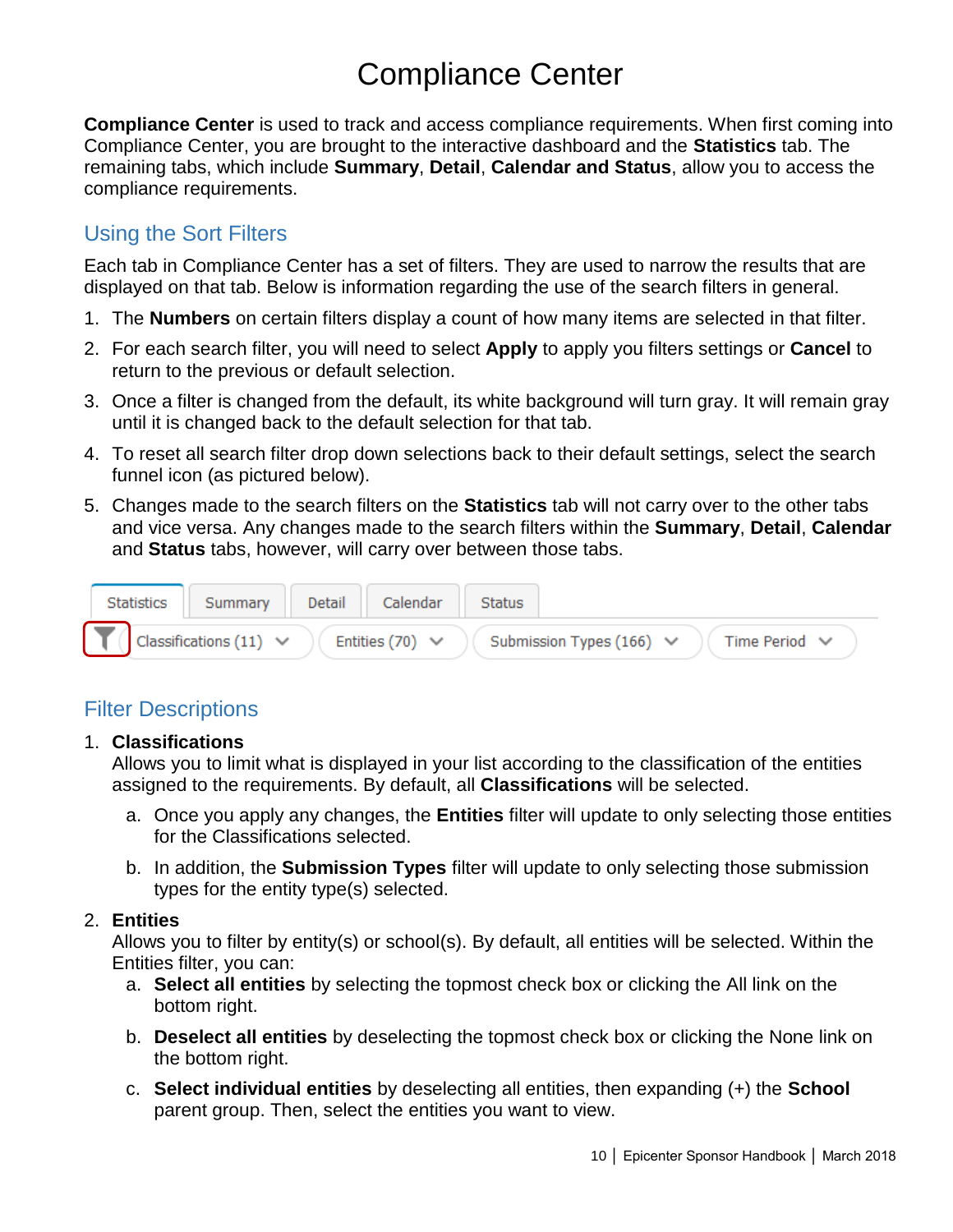d. **Include deactivated entities** by selecting the **Display Deactivated Entities** check box at the bottom of the window.

#### 3. **Submission Type**

Allows you to choose which kinds of requirements will be displayed. By default, all submission types are selected. Within the Submission Types filter, select all, deselect all, select individual, and include deactivated the same way as Entities (above).

#### 4. **Time Period**

The Statistics tab will default to displaying stats for all requirements due in the current school year, the Summary and Detail tabs will default to displaying requirements due in the next 30 days, as well as any that are Past Due. Within the Time Period filter, you can:

- a. Choose whether the time period will be displayed by due dates or event dates.
- b. Adjust the time period by entering specific From and Through dates.
	- i. To quickly select an entire school year, select the **Data Range Selector** drop-down selection and choose a specific year.
- c. If you would also like to see Past Due requirements from outside the date range, click the **Return past due outside of selected dates** check box.

#### 5. **Sorting and Outputs**

Allows you to adjust the sorting rules and the number of rows per page. It has the following options:

- a. **Scheduled**: All unsatisfied requirements
	- i. **Not Due Yet**: All unsatisfied requirements that are not past due.
	- ii. **Past Due**: All unsatisfied requirements that are past due.
- b. **Submitted**: all satisfied requirements
	- i. **Complete**: All satisfied requirements that are pending review or approval.
	- ii. **Review Pending**: All satisfied requirements that are pending review.
	- iii. **Approval Pending**: All satisfied requirements that are pending review.
- c. **On Time**
	- i. All unsatisfied requirements due in the future.
	- ii. All satisfied requirements submitted before their due dates.
- d. **Late**
	- i. All unsatisfied requirements due in the past.
	- ii. All satisfied requirements submitted after their due dates.
- e. **Accurate**: All satisfied requirements that have not been returned.
- f. **Not Accurate**: All satisfied requirements that have been returned.
- g. **Sort Options**: Allows you to determine the priority of your list's order.
- h. **Rows per Page**: 20, 50, 100 results per page.

When all the checkboxes are selected, all requirements for the entities and time period entered will be returned.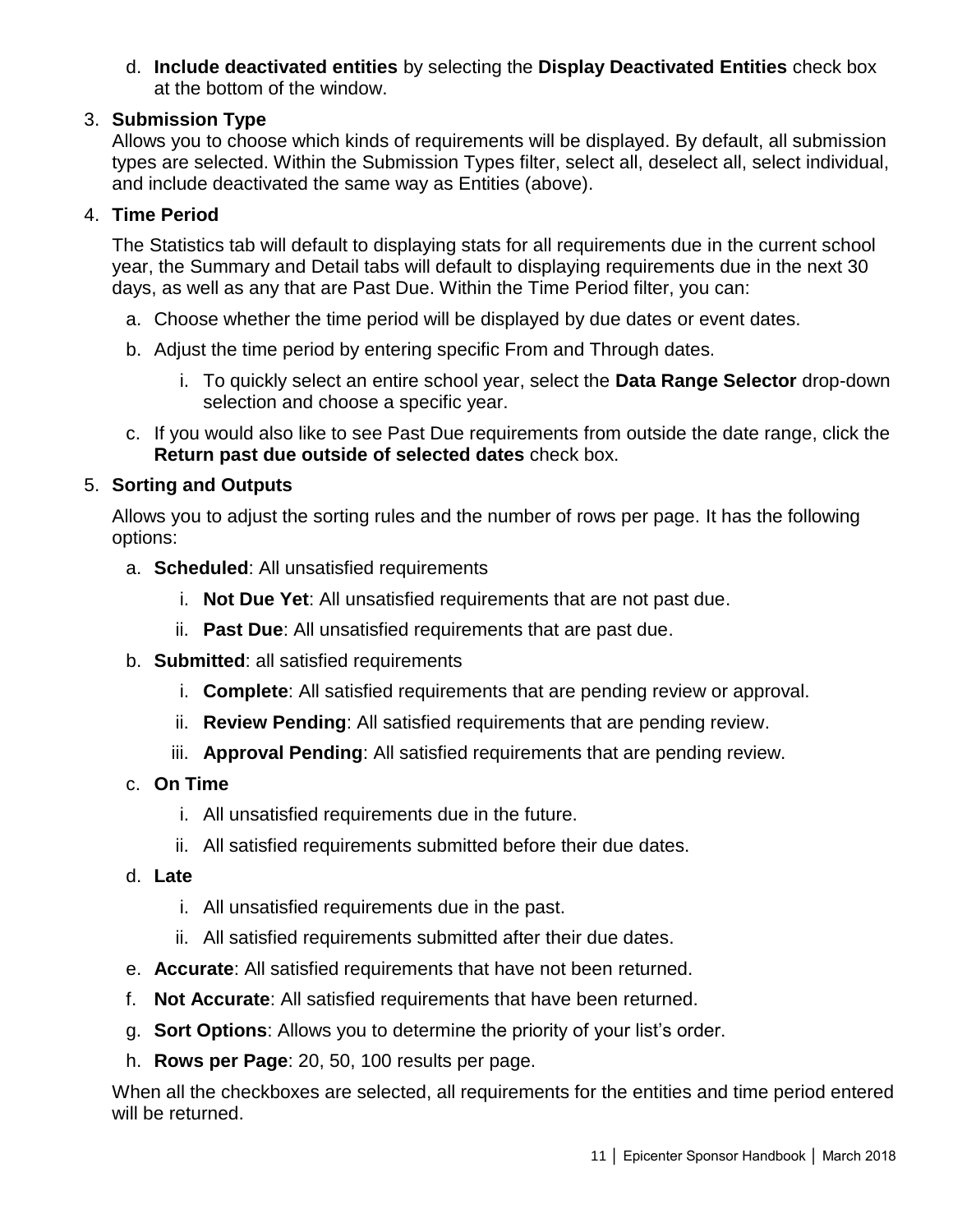#### 6. **Other Options** (Only on the **Status** tab)

Allows you to adjust the date range and the number of rows that will display per page.

**On All Filters:** Select the **Apply** button to have your changes take effect.

**NOTE:** The **Calendar** tab in Compliance Center will only display requirements scheduled 12 months in the past and 18 months into the future.

#### <span id="page-13-0"></span>Statistics Tab

When you click on **Compliance Center**, Epicenter take you to the Compliance Statistics dashboard. It automatically defaults to the current school year (as shown in the picture below).



Below is an explanation of how each of the donut chart percentages displayed in the Compliance Center Statics dashboard are calculated. Selecting any sections of the donuts charts will bring you to the **Detail** tab, listing the requirements that correspond to the section you clicked

- 1. **On time**: The number of requirements Submitted on time divided by the number of requirements submitted on time, late and past due.
	- a. The blue section of the donut chart represents the requirements that were submitted on time.
	- b. The gray section represents the late requirements (both submitted late and past due requirements).
- 2. **Accurate**: The number of compliance submissions not returned divided by the number of compliance submissions not returned plus the number of compliance submissions rejected. If the same requirement is submitted three times because it was returned the first two times, it will count for one submitted but not returned and two returns (total = 33 percent accurate for those submissions.
	- a. The blue section of the donut chart represents the requirements submitted that have not had any returns.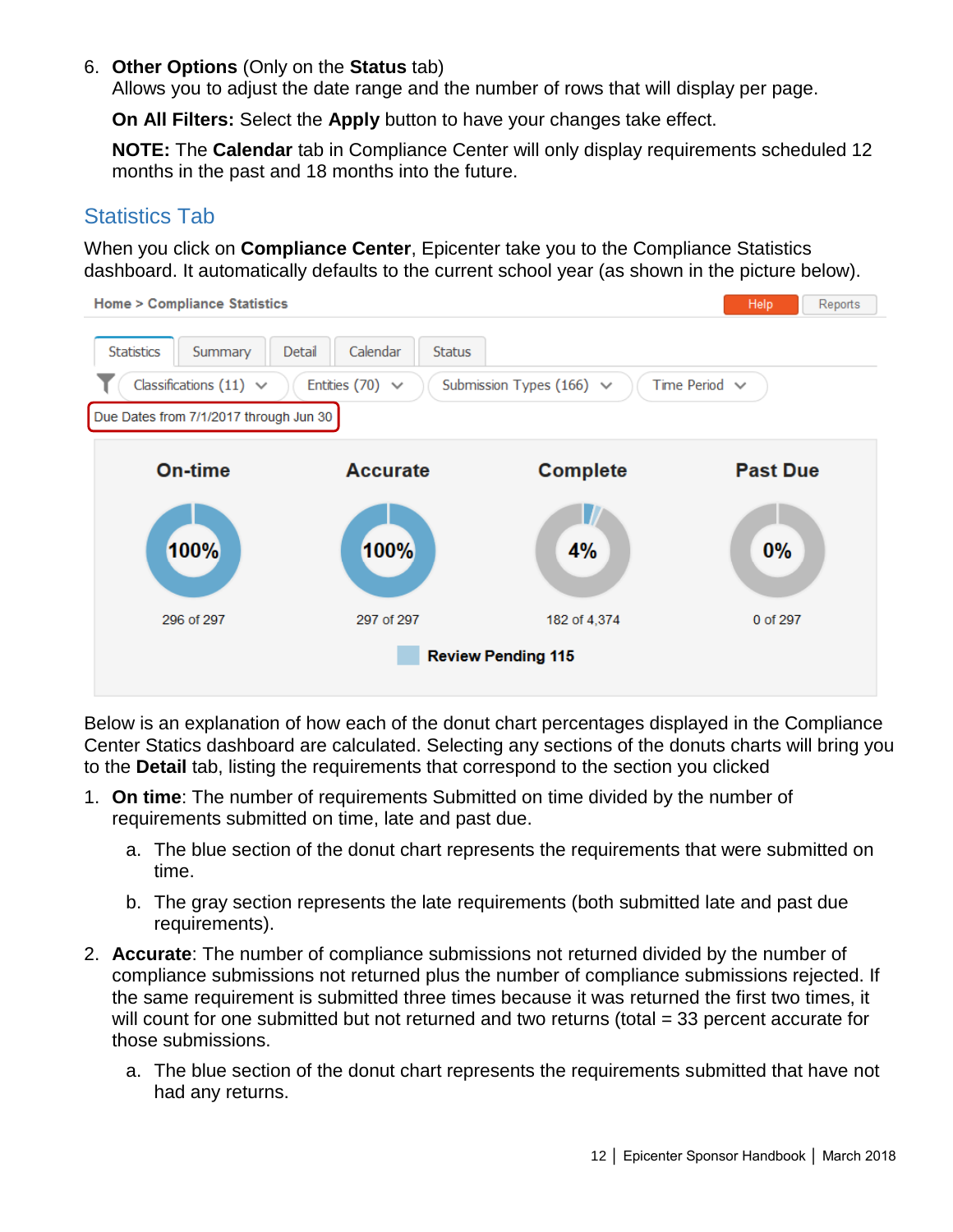- b. The gray section of the donut chart represents the requirements submitted that have had returns.
- 3. **Complete**: The number of requirements approved (or in an approved like status) divided by the number of requirements.
	- a. The darker blue section of the donut chart represents the requirements that have been completed. Overall, they are considered complete because they have been submitted and have gone through the necessary review and approval verifications.
	- b. The light blue section of the donut chart represents the requirements that are either pending review or pending approval. The counts for the number of Review Pending and/or Approval Pending will be listed under the donut charts.
	- c. The gray section of the donut chart represents the requirements that have been scheduled and are not yet complete but not past due.
- 4. **Past Due:** The number of requirements past due divided by the number of requirements submitted plus past due.
	- a. The blue section of the donut chart represents the requirements that are past due.
	- b. The gray section of the donut chart represents the requirements that have been submitted plus the requirements that are past due.

#### <span id="page-14-0"></span>Summary Tab

The **Summary** tab lists all the requirements that have been scheduled and/or completed for the current school year grouped by submission type. If you have more than 20 requirements listed (you will see this count on the upper right side under the sorting options), you can select **First**, **Previous**, **Next**, **Last** to navigate through the pages. You can adjust the Rows per Page option under Sorting and Output to see 20, 50 or 100 rows per page (see [Using the Sort Filters\)](#page-15-0).

| Home > Compliance Summary                                                                                                              | Reports<br>Help                                 |  |  |  |
|----------------------------------------------------------------------------------------------------------------------------------------|-------------------------------------------------|--|--|--|
| <b>Statistics</b><br>Detail<br>Calendar<br><b>Status</b><br>Summary                                                                    |                                                 |  |  |  |
| Classifications $(11) \vee$<br>Entities (70) $\vee$<br>Submission Types (166) $\vee$<br>Time Period $\vee$<br>Sorting & Outputs $\vee$ |                                                 |  |  |  |
| Master Due Dates from 7/1/2017 through Jun 30                                                                                          | Items 1-20 of 21 First   Previous   Next   Last |  |  |  |

#### <span id="page-14-1"></span>Detail Tab

The **Detail** tab lists all requirements that have been scheduled and/or completed for the current school year. These are sorted by submission type, but they are not grouped like the ones on the Summary tab. You can sort these by **Classification**, **Entities**, **Submission Type**, **Time Period, and Sorting and Output**.

<span id="page-14-2"></span>If you have more than 20 requirements listed (you will see this count on the upper right side under the sorting options), you can select **First**, **Previous**, **Next**, **Last** to navigate through the pages. You can adjust the Rows per Page option under Sorting and Output to see 20, 50 or 100 rows per page.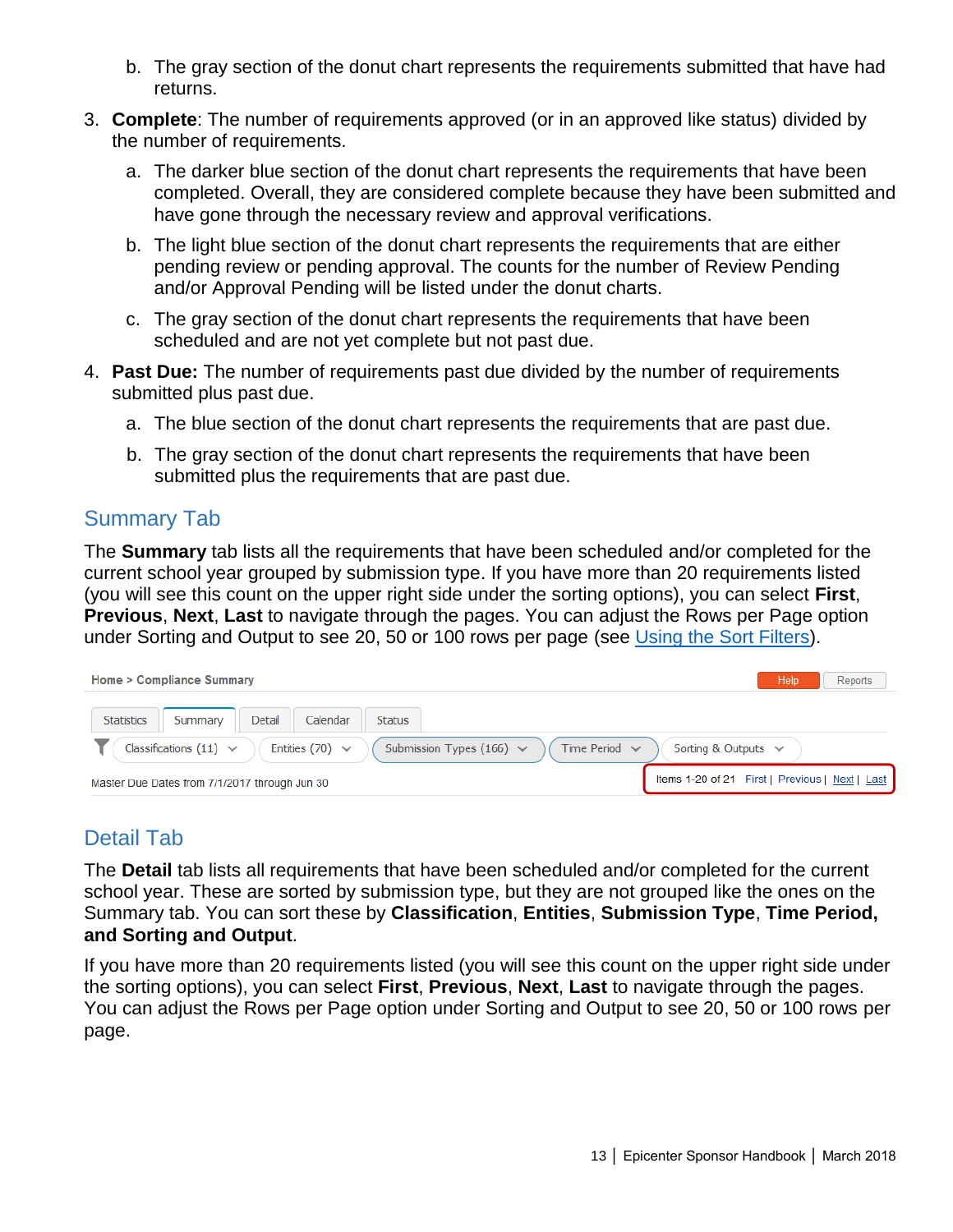#### Calendar Tab

The Calendar tab shows what requirements are due in a calendar format.

Home > Compliance Calendar

| <b>Statistics</b><br>Summary                                                           | Calendar<br><b>Status</b><br>Detail                                        |     |                         |     |                         |                 |  |  |
|----------------------------------------------------------------------------------------|----------------------------------------------------------------------------|-----|-------------------------|-----|-------------------------|-----------------|--|--|
| Submission Types (166) $\vee$<br>Classifications (11) $\vee$<br>Entities $(70)$ $\vee$ |                                                                            |     |                         |     |                         |                 |  |  |
| January 2018<br>$\mathbf{F}$<br>Today<br>School                                        |                                                                            |     |                         |     |                         |                 |  |  |
| Sun                                                                                    | Mon                                                                        | Tue | Wed                     | Thu | Fri                     | Sat             |  |  |
| 31                                                                                     | $\mathbf{1}$<br>Community School Annual Bud Quarterly Closing Assurance Re |     | $\overline{\mathbf{3}}$ | 4   | $\overline{\mathbf{5}}$ | $6\phantom{a}$  |  |  |
| $\mathbf{7}$                                                                           | 8                                                                          | 9   | 10                      | 11  | 12                      | 13              |  |  |
| 14                                                                                     | 15                                                                         | 16  | 17                      | 18  | 19                      | 20              |  |  |
| 21                                                                                     | 22                                                                         | 23  | 24                      | 25  | 26                      | 27              |  |  |
| 28                                                                                     | 29                                                                         | 30  | 31                      | 1   | $\overline{2}$          | 3               |  |  |
|                                                                                        | $\overline{5}$                                                             | 6   | $\overline{7}$          | 8   | 9                       | 10 <sub>1</sub> |  |  |
| Export                                                                                 |                                                                            |     |                         |     |                         |                 |  |  |

When you click on the **Community School Annual Budget** (or any of the scheduled requirements), it will populate a list of your schools.

- 1. If the school(s) are crossed out, that requirement has been completed.
- 2. If the school is not crossed out, click on the name of a school in the list. This will take you to the **Submission Upload** page where you can upload the submission to complete the requirement.

#### <span id="page-15-0"></span>Submitting a Compliance Submission using the Task in the Queue

Compliance items can only be submitted through the **Tasks Queue** and the **Compliance** Center. You are no longer able to submit them through the Document Center. When uploading submissions, it is very important to review any **Description**, **Instructions** and **Resources** found on the **Submission Upload** page.

Open your **Tasks** by selecting your **Tasks Queue** found in the upper left corner of the Epicenter home page.

> **Tasks** 0 Due in Next 7 Days 4 Total in Queue

**Help** Reports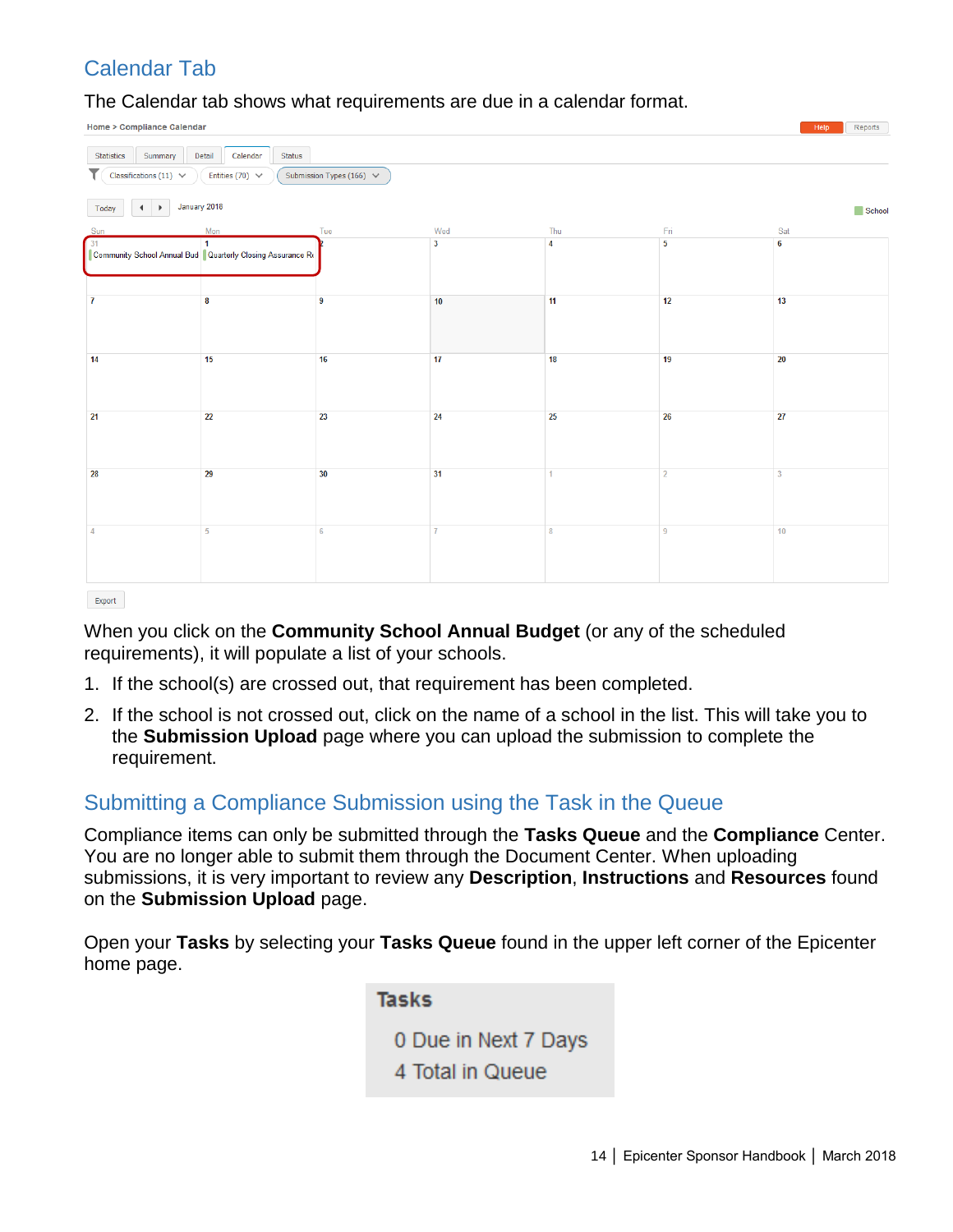You can use the arrows (pictured below) to sort the tasks in your queue by **Description**, **Entity**, **Type**, **Notification** and **Due Date**. You also can filter tasks with the filter buttons (see [Using the](#page-15-0)  [Sort Filters\)](#page-15-0).

Description<sup>1</sup>

To complete a Compliance Requirement task listed in your Tasks Queue, please complete the following steps:

Entity<sup>2</sup>

- 1. Click the row of the submission requirement you want to complete. This will bring you to that task's **Submission Upload** page.
- 2. The organization for which you are submitting the requirement will be listed at the top. Make sure you have opened the correct task. Review any Description, Resources and Instructions that have been provided.
- 3. Fill in any Submission Tags that are required to be entered. Required submission tags will have an asterisk (\*).
- 4. Use either the **Upload New File…**button or the **Previously Uploaded File…**button and attach your file(s). If the requirement is a **Certification of Completion** type, select the appropriate check box. If the requirement includes a **Narrative,** you can either type in a response, upload a file or both.
- 5. Include any needed message to the reviewers/approvers.
- 6. Select **Submit.**

Your submission can now be viewed in Epicenter.

#### <span id="page-16-0"></span>Submitting a Compliance Submission using Compliance Center

If the compliance requirement task is not in your Tasks Queue, you can access Compliance Center, select the requirement from the **Detail** or **Calendar** tabs, and complete it (if you have the appropriate permissions to complete the requirement). The following provides guidance on finding the requirement from each of these areas.

- 1. From the **Details** tab, you can select the requirement. This tab defaults to showing any requirements due in the next 30 days, as well as any that are past due.
	- a. Sorting is defaulted to Requirement Title, then Due Date.
	- b. You also can filter results with the filter buttons (see [Using the Sort Filters\)](#page-15-0).
- 2. From the **Calendar** tab, you can select the requirement. This tab defaults to the current month.
	- a. This tab defaults to the current month, but you can use the arrows (pictured below) to progress to previous or future months.

Type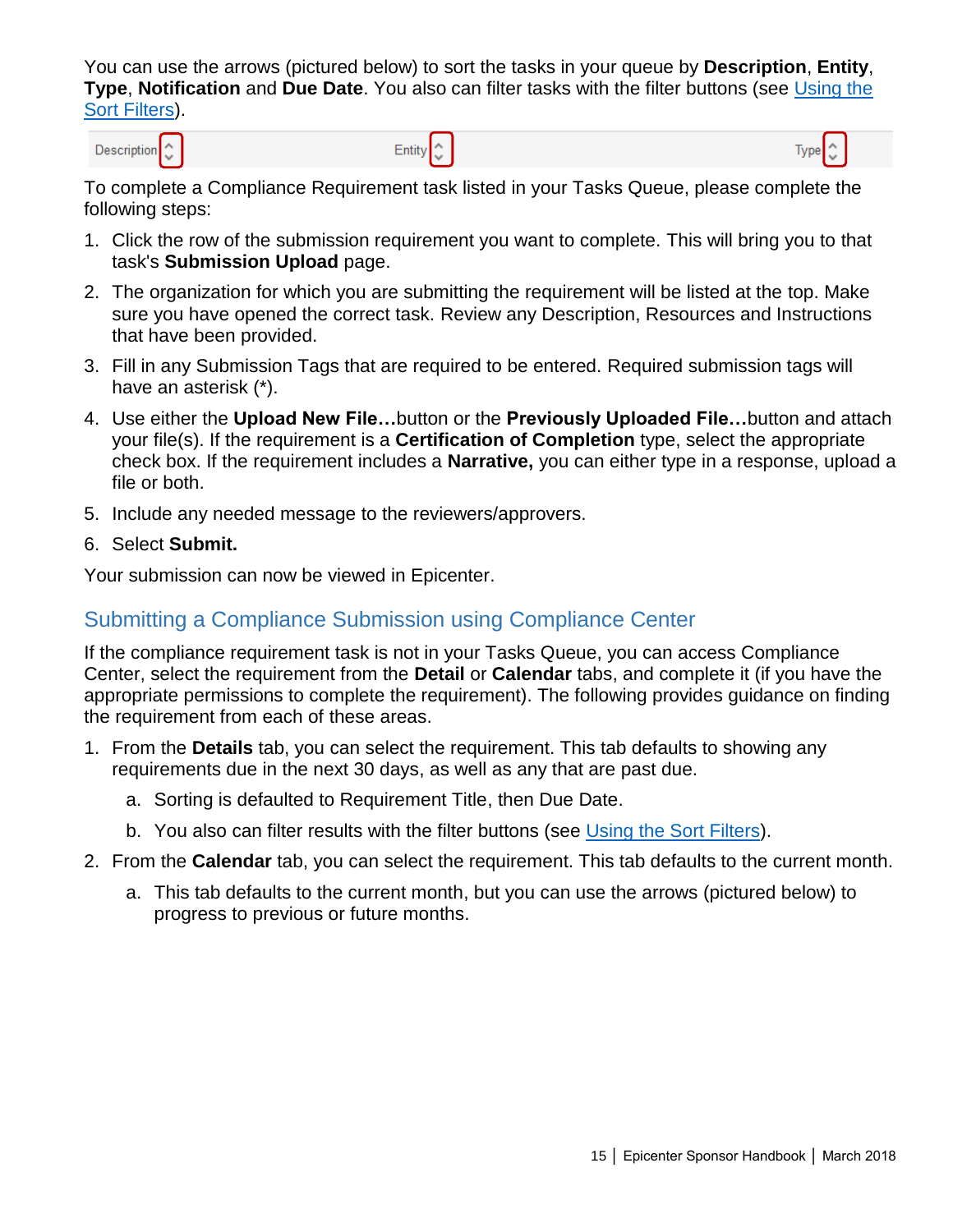| Calendar<br>Summary<br><b>Statistics</b><br>Detail<br><b>Status</b>                |                                |                |                         |                |                |                |  |
|------------------------------------------------------------------------------------|--------------------------------|----------------|-------------------------|----------------|----------------|----------------|--|
| Submission Types (145) $\vee$<br>Classifications (8) $\vee$<br>Entities (3) $\vee$ |                                |                |                         |                |                |                |  |
| January 2018<br>Today<br>School                                                    |                                |                |                         |                |                |                |  |
| Sun                                                                                | Mon                            | Tue            | Wed                     | Thu            | Fri            | Sat            |  |
| 31<br>Community School Annua                                                       | $\mathbf{1}$                   | $\overline{2}$ | $\overline{\mathbf{3}}$ | $\overline{4}$ | $\overline{5}$ | $6\phantom{a}$ |  |
| $\overline{I}$                                                                     | 8                              | $\overline{9}$ | 10                      | 11             | 12             | 13             |  |
| 14                                                                                 | 15                             | 16             | 17                      | 18             | 19             | 20             |  |
| 21                                                                                 | 22<br>Sponsor Improvement Plai | 23             | 24                      | 25             | 26             | 27             |  |
| 28                                                                                 | 29                             | 30             | 31                      | $\mathbf{1}$   | $\overline{2}$ | $\overline{3}$ |  |
| $\overline{4}$                                                                     | 5                              | 6              | $\overline{I}$          | 8              | 9              | 10             |  |

b. The calendar will only display 12 months of requirements in the past and 18 months of requirements into the future.

#### <span id="page-17-0"></span>Using the Reuse Previous File…in Compliance Center

If you want to use a previously uploaded file for a compliance item, please follow these instructions.

From the Epicenter home page, click **Compliance Center.**

- 1. Click on the **Detail** tab.
- 2. Filter by **Entity** (the sponsor may not have to do this depending on how many schools it has).
- 3. Filter by **Time Period** (you can enter a date range or select the School Year from the dropdown selection.
- 4. Select the submission type you want to upload a previous file for.
- 5. Click anywhere on that line and it will pull up the **Submission Upload** page.
- 6. Click **Previously Uploaded File…** (the Previously Uploaded Files box will pop up).
- 7. You can click on the file(s) to view it before you submit to make sure it is correct.
- 8. Click the check box next to the file, then click **OK.**
- 9. Write any notes to the Reviewer (if needed).
- 10. Click **Submit.**